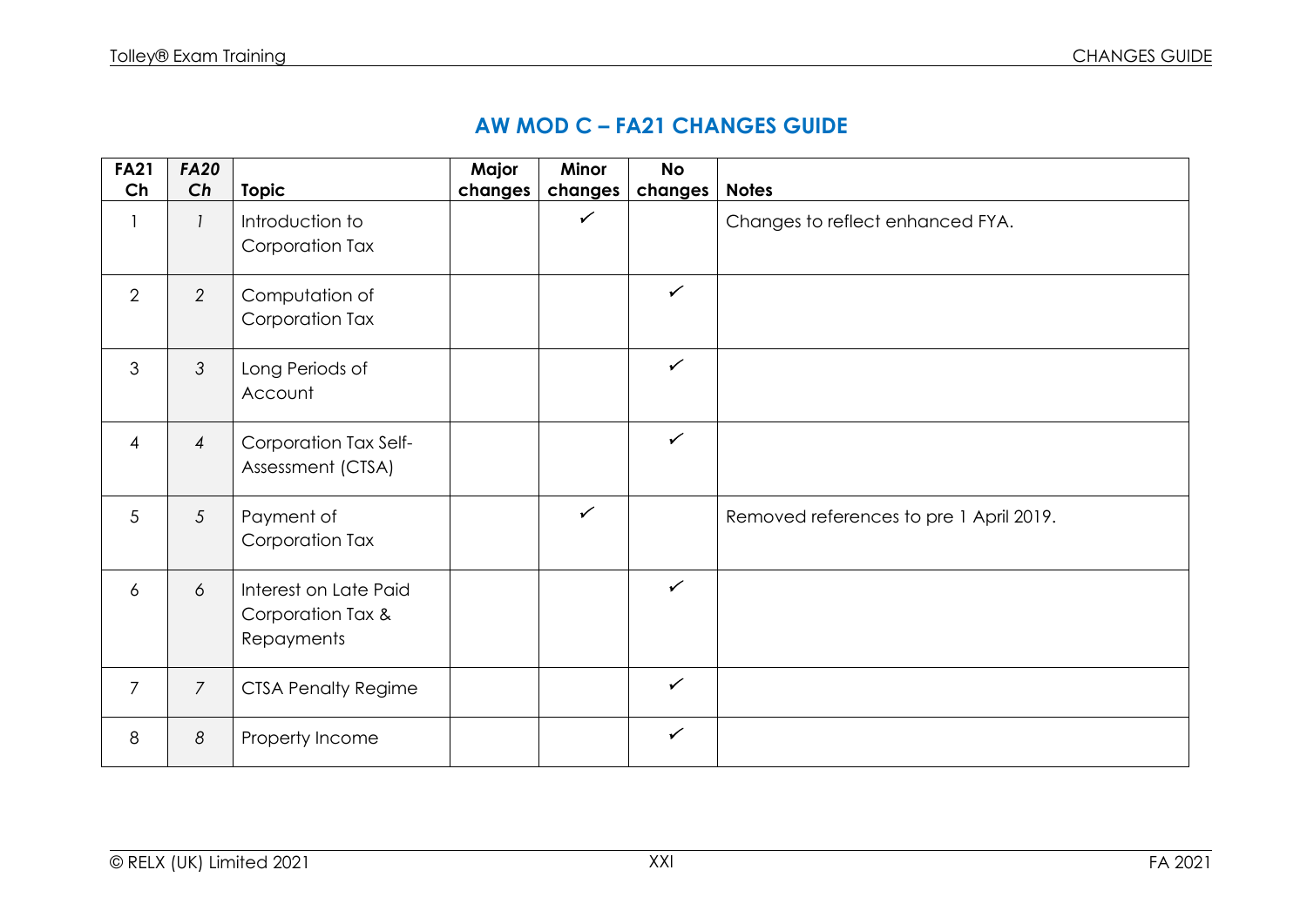| 9               | 9  | Loan Relationships                           |              |              | $\checkmark$ |                                                                                                                                                                                                                             |
|-----------------|----|----------------------------------------------|--------------|--------------|--------------|-----------------------------------------------------------------------------------------------------------------------------------------------------------------------------------------------------------------------------|
| 10 <sup>°</sup> | 12 | Corporate Capital<br>Gains                   |              |              | $\checkmark$ |                                                                                                                                                                                                                             |
| 11              | 13 | Intangible Fixed Assets                      | $\checkmark$ |              |              | Treatment of goodwill simplified with acquisitions<br>between 1 April 2002 and 7 July 2015 removed, to<br>reflect reduced scope of syllabus.                                                                                |
| 12              | 14 | Research &<br>Development<br>Expenditure     |              | $\checkmark$ |              | New PAYE and NIC cap on SME R&D tax credit.<br>Tax relief for capital expenditure on R&D added to this<br>chapter.                                                                                                          |
| 13              | 15 | Companies with<br><b>Investment Business</b> |              |              | $\checkmark$ |                                                                                                                                                                                                                             |
| 14              | 10 | Relief for Trading Losses                    | $\checkmark$ |              |              | Temporary extended carry back loss relief for<br>accounting periods ending between 1.4.20 and<br>31.3.22. Removal of pre-1 April 2017 losses throughout<br>losses chapters reflecting syllabus changes. Chapter<br>rewrite. |
| 15              | 11 | <b>Relief for Other Losses</b>               | ✓            |              |              | Removal of pre-1 April 2017 losses throughout losses<br>chapters reflecting syllabus changes. Chapter rewrite.                                                                                                              |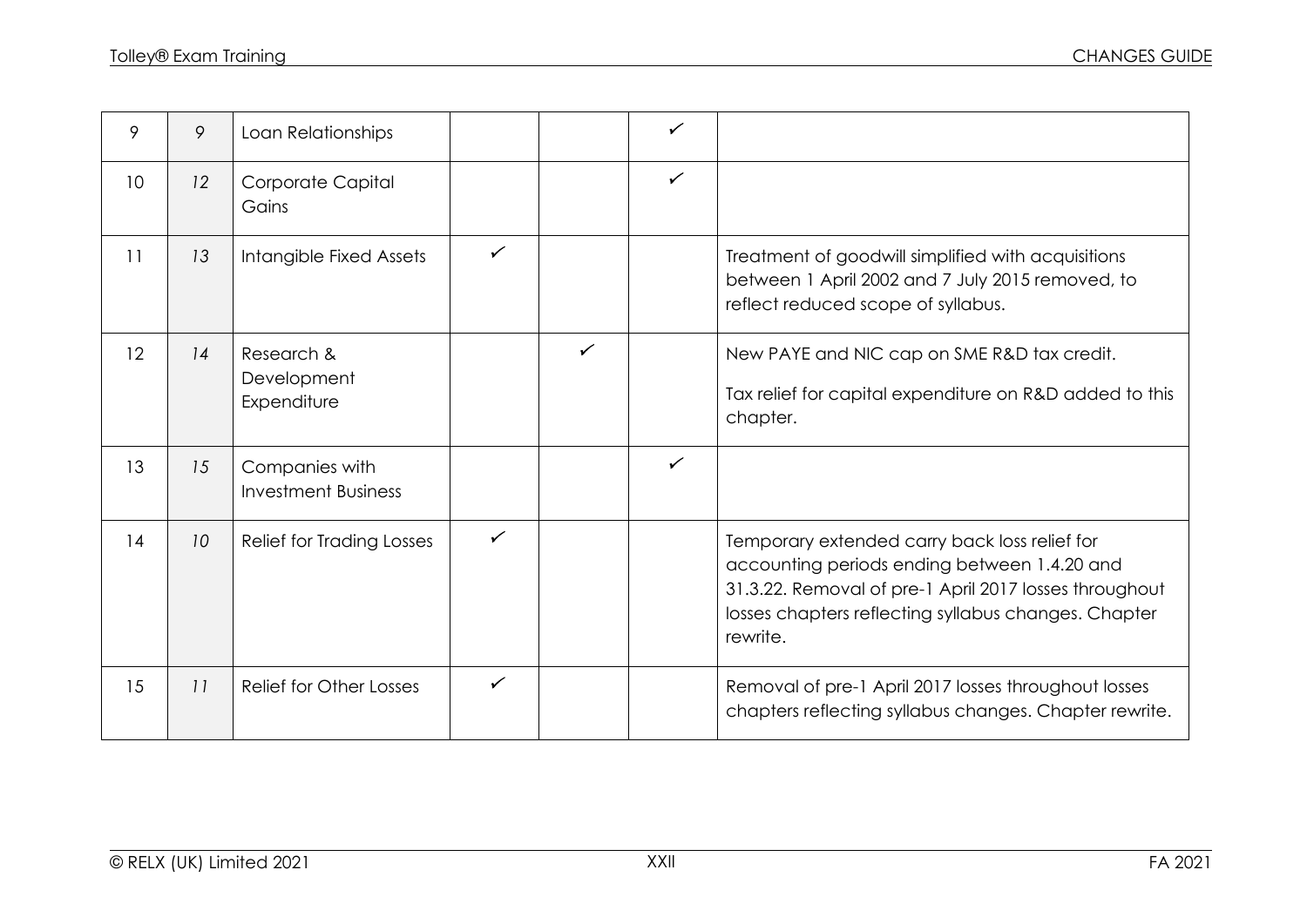| 16 | 16 | The Principles of Group<br>Relief           | $\checkmark$ |              | Removal of reference to pre-1 April 2017 losses<br>reflecting syllabus change. |
|----|----|---------------------------------------------|--------------|--------------|--------------------------------------------------------------------------------|
| 17 | 17 | Group Relief - further<br>aspects           |              | $\checkmark$ |                                                                                |
| 18 | 18 | <b>Group Capital Gains</b>                  |              | $\checkmark$ |                                                                                |
| 19 | 19 | Group Gains - further<br>aspects            |              | $\checkmark$ |                                                                                |
| 20 | 20 | Change in Ownership<br>of a Company         |              | $\checkmark$ |                                                                                |
| 21 | 21 | <b>Close Company</b><br>Definition          |              | $\checkmark$ |                                                                                |
| 22 | 22 | <b>Close Company</b><br><b>Implications</b> |              | $\checkmark$ |                                                                                |
| 23 | 23 | Accounting for Income<br>Tax                |              | $\checkmark$ |                                                                                |
| 24 | 24 | Residence & Double<br><b>Tax Relief</b>     |              | $\checkmark$ |                                                                                |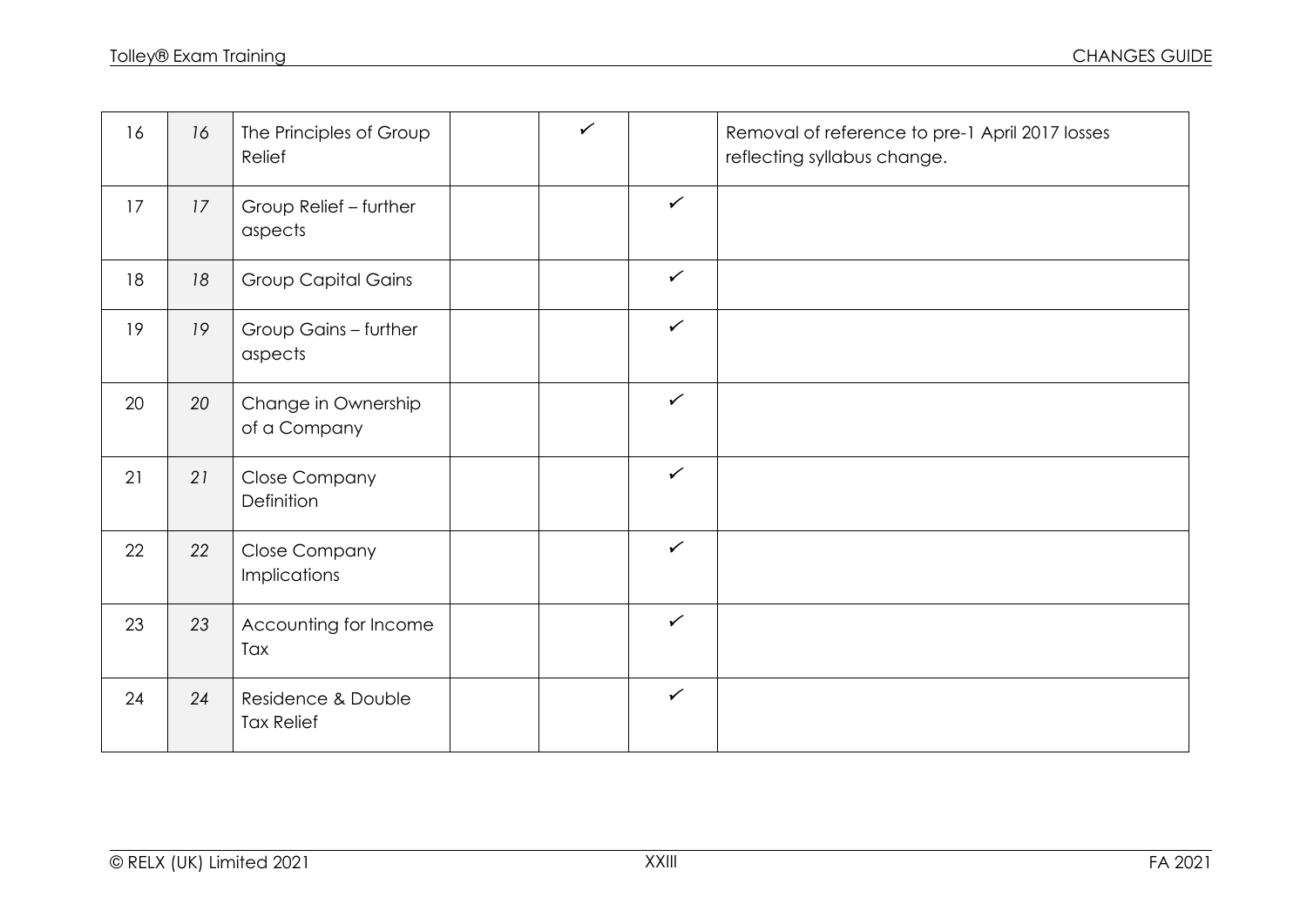| 25 | 25 | Non-Resident<br>Companies                                                |              | $\checkmark$ |                                                                                                                                                                                             |
|----|----|--------------------------------------------------------------------------|--------------|--------------|---------------------------------------------------------------------------------------------------------------------------------------------------------------------------------------------|
| 26 | 26 | <b>Transfer Pricing</b>                                                  |              | $\checkmark$ |                                                                                                                                                                                             |
| 27 | 27 | Controlled Foreign<br>Companies                                          |              | $\checkmark$ |                                                                                                                                                                                             |
| 28 | 28 | Off-Payroll Working<br>(previously Personal<br><b>Service Companies)</b> | $\checkmark$ |              | Content combined with content from Employment<br>Intermediaries and the Public Sector chapter. Re-<br>written and updated to take account of the changes<br>to the rules from 6 April 2021. |
| 29 | 30 | Adjustment of Profit -<br><b>General Principles -</b><br>Corp            |              | $\checkmark$ |                                                                                                                                                                                             |
| 30 | 31 | Common Adjustments -<br>Corp                                             |              | $\checkmark$ |                                                                                                                                                                                             |
| 31 | 32 | Capital Allowances -<br><b>Basic Computations</b>                        |              | ✓            |                                                                                                                                                                                             |
| 32 | 33 | Capital Allowances-<br>First Year Allowances &<br>the AIA                |              | $\checkmark$ |                                                                                                                                                                                             |